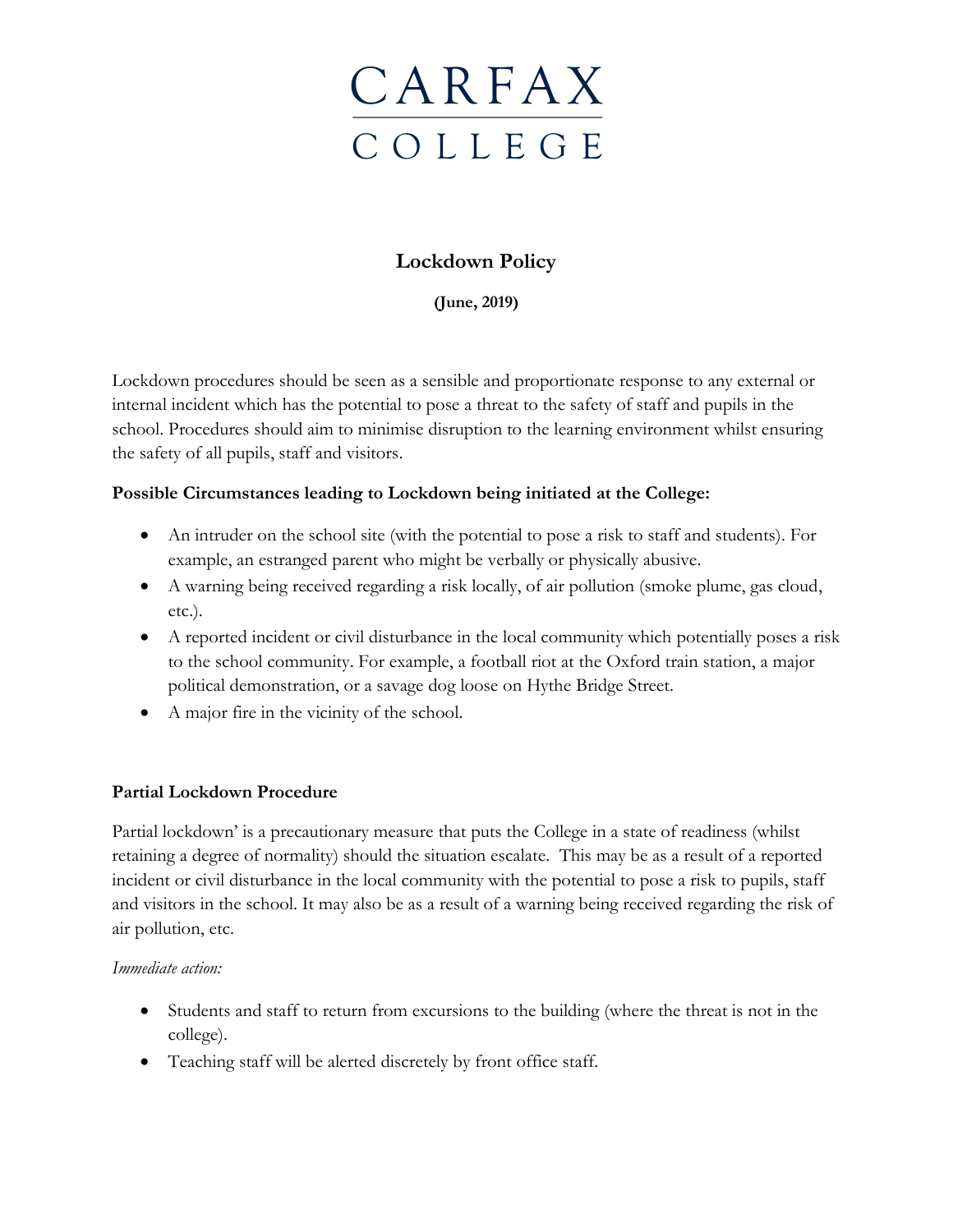# **CARFAX** C O L L E G E

- All staff and pupils will remain in the building and external doors and windows will be locked.
- Pupils and tutors to stay in their classrooms unless there is reason to move them.

Pupil movement may be permitted within the building dependent upon circumstances but this must be supervised by a member of staff. For example, if a pupil wishes to go to the loo then a member of staff will accompany them to ensure everyone is contained as possible.

Senior staff will conduct an on-going and dynamic risk assessment based on advice from the Emergency Services. This can then be communicated to staff and students.

### **Air Pollution**

In the event of an air pollution issue, windows should be closed (where possible) as an additional precaution. Emergency Services will advise as to the best course of action in the event of that particular threat.

### **Full Lockdown**

This signifies an immediate threat to the school and may be an escalation of a partial lockdown.

### *Immediate action:*

- Staff will be alerted discretely by front office staff.
- External doors will be locked.
- Classroom doors will be blocked.
- Windows will be locked, blinds drawn and students will sit quietly out of sight (e.g. under desks).
- Staff and students will remain in lockdown until it has been lifted by a senior member of staff or the Emergency Services.

In the event of an actual lockdown, any incident or development will be communicated to parents and carers as soon as is practicable. Parents and carers should be given enough information about what will happen so that they:

- are reassured that the school understands their concern for their child's welfare, and that it is doing everything possible to ensure their child's safety,
- do not need to contact the school as calling the school could tie up telephone lines that are needed for contacting emergency service providers,